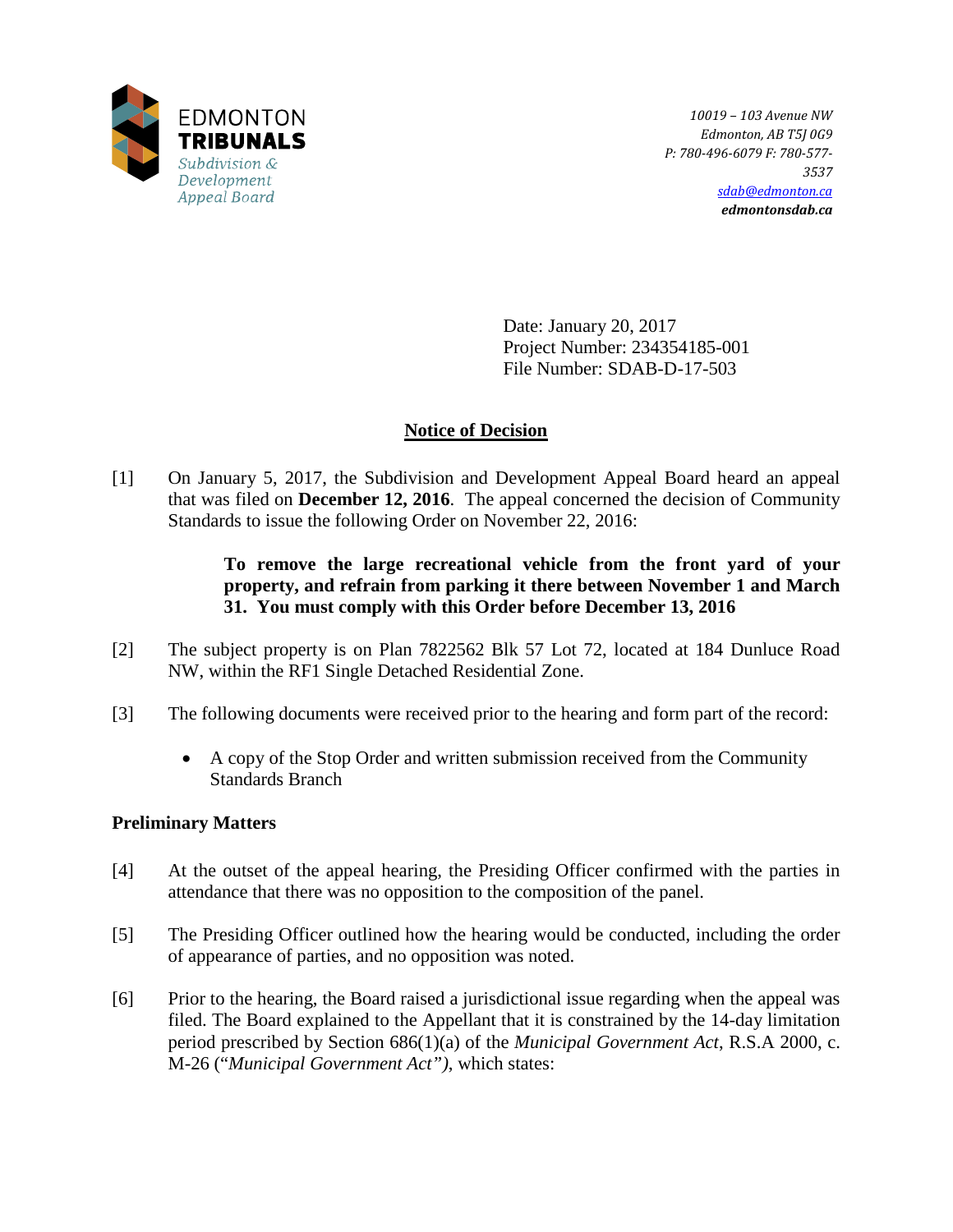686(1) A development appeal to a subdivision and development appeal board is commenced by filing a notice of the appeal, containing reasons, with the board within 14 days,

- (a) in the case of an appeal made by a person referred to in section 685(1), after
	- (i) the date on which the person is notified of the order or decision or the issuance of the development permit.
- [7] The Board must therefore determine whether the Appellant filed his appeal within the 14 day limitation period. If the appeal was filed late, the Board has no authority to hear the matter.

#### **Summary of Hearing on Preliminary Matter**

- *i. Position of the Appellant, Mr. G. Moholitny:*
- [8] Mr. Moholitny advised the Board that the Order was issued and mailed to Mr. & Mrs. Bhatti, who are named on the certificate of title for 184 Dunluce Road NW. Mr. Moholitny purchased the property from them several years ago but for financial reasons his name is not on title.
- [9] Mr. Moholitny holds any mail he receives for Mr. Bhatti, who comes to pick it up every couple of weeks. Mr. Bhatti came to the house to pick up the mail on December 10 or 11, 2016 and he advised Mr. Moholitny of the issuance of the Order at that time. Mr. Moholitny proceeded to file his appeal on December 12, 2016.
	- *ii. Position of Ms. T. Sustrik, representing the Community Standards Branch:*
- [10] Ms. Sustrik advised that the Order was mailed to the property owners listed on the certificate of title, namely Baljit & Jaskaran Bhatti, on November 22, 2016. It was noted that Mr. Moholitny was not listed on the title.
- [11] It is the practice of their branch to mail Orders on the same day that they are issued. This Order was sent via regular mail that is picked up by Canada Post daily prior to 5:00 p.m.

## **Decision**

[12] The appeal was filed on time, in accordance with Section 686 of the *Municipal Government Act*.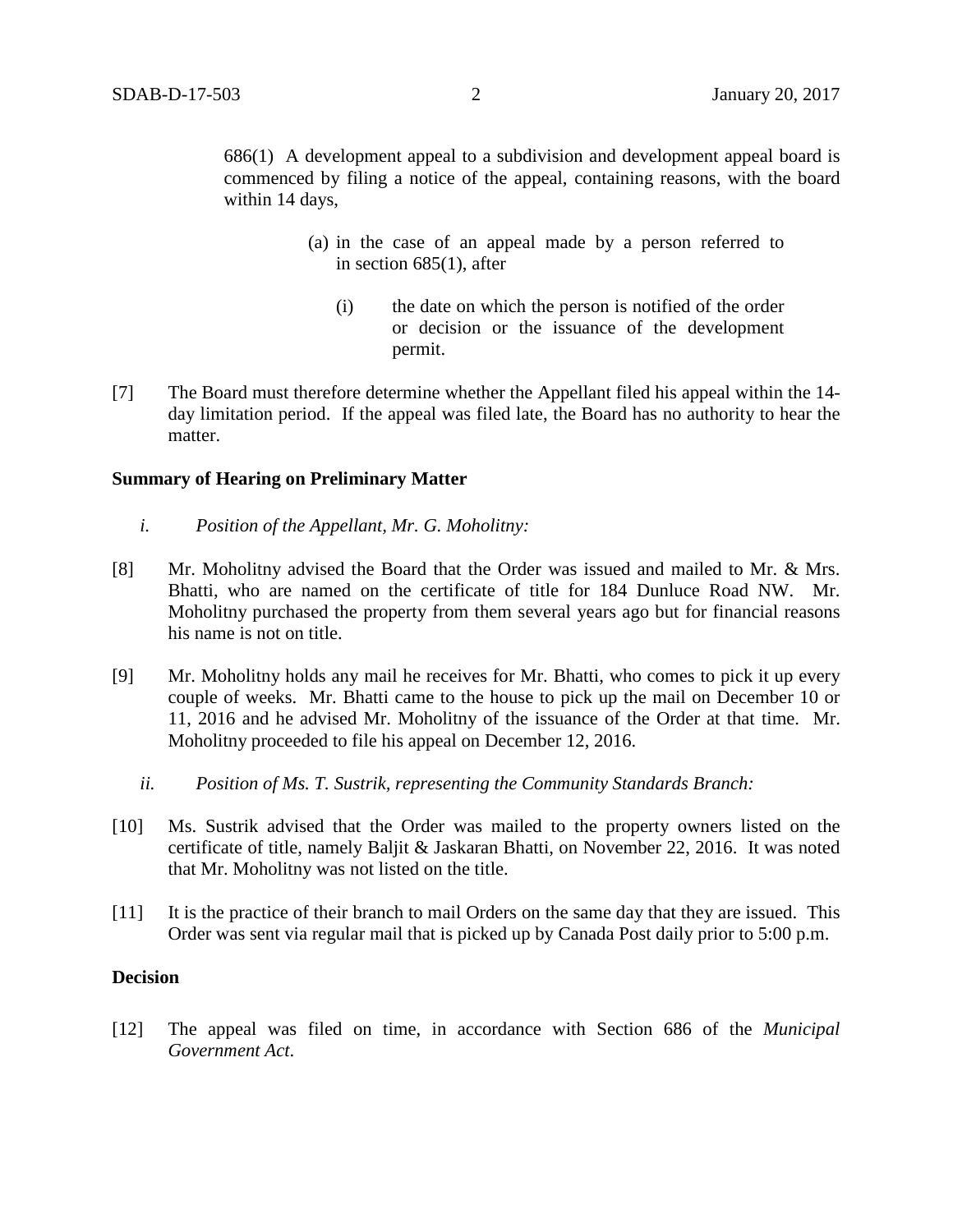### **Reasons for Decision on Preliminary Matter**

- [13] The Board accepts the evidence of Mr. Moholitny, the Appellant, that he is not named on the certificate of title for 184 Dunluce Road NW but he is the owner of the Recreational Vehicle that is the subject of this Stop Order. Accordingly, he is an affected person pursuant to Section 685(1) of the *Municipal Government Act*.
- [14] The Order was issued and mailed to the owners identified on the certificate of title, Baljit & Jaskaran Bhatti. Mr. Moholitny was advised of the issuance of the Order by Mr. Bhatti on the weekend of December 10 and 11, 2016 and he subsequently filed his appeal on December 12, 2016.
- [15] The Board finds that Mr. Moholitny was not notified of the Stop Order until December 10 or 11, 2016. Pursuant to Section  $686(1)(a)(i)$  the 14-day appeal period commences on the day he was notified. The appeal was filed on December 12, within the required 14 day appeal period.

#### **Summary of Hearing**

- *i) Position of the Appellant, Mr. G. Moholitny:*
- [16] He purchased this property located at the end of a cul-de-sac in a quiet neighbourhood approximately three years ago.
- [17] He has made many improvements to the property over the past three years and has received numerous compliments from many of his neighbours.
- [18] The motorhome was purchased one and a half years ago and he has been parking it on the driveway since then.
- [19] He has never received any complaints from any of the neighbours.
- [20] There is an EPCOR box located in the side yard which makes it impossible to park the motorhome in the side yard.
- [21] He acknowledged that parking the motorhome on his driveway does not comply with the requirements of the *Edmonton Zoning Bylaw.* However, none of his neighbours object and in his opinion it is not a safety concern.
- [22] Although it would be his preference to get approval to park the motorhome on his driveway, he asked that the Board consider an extension to the Order if it is upheld because it is difficult to move the motorhome at this time of the year.
- [23] In response to questions from the Board, Mr. Moholitny reiterated that none of the neighbours have ever complained about the motorhome and that the most affected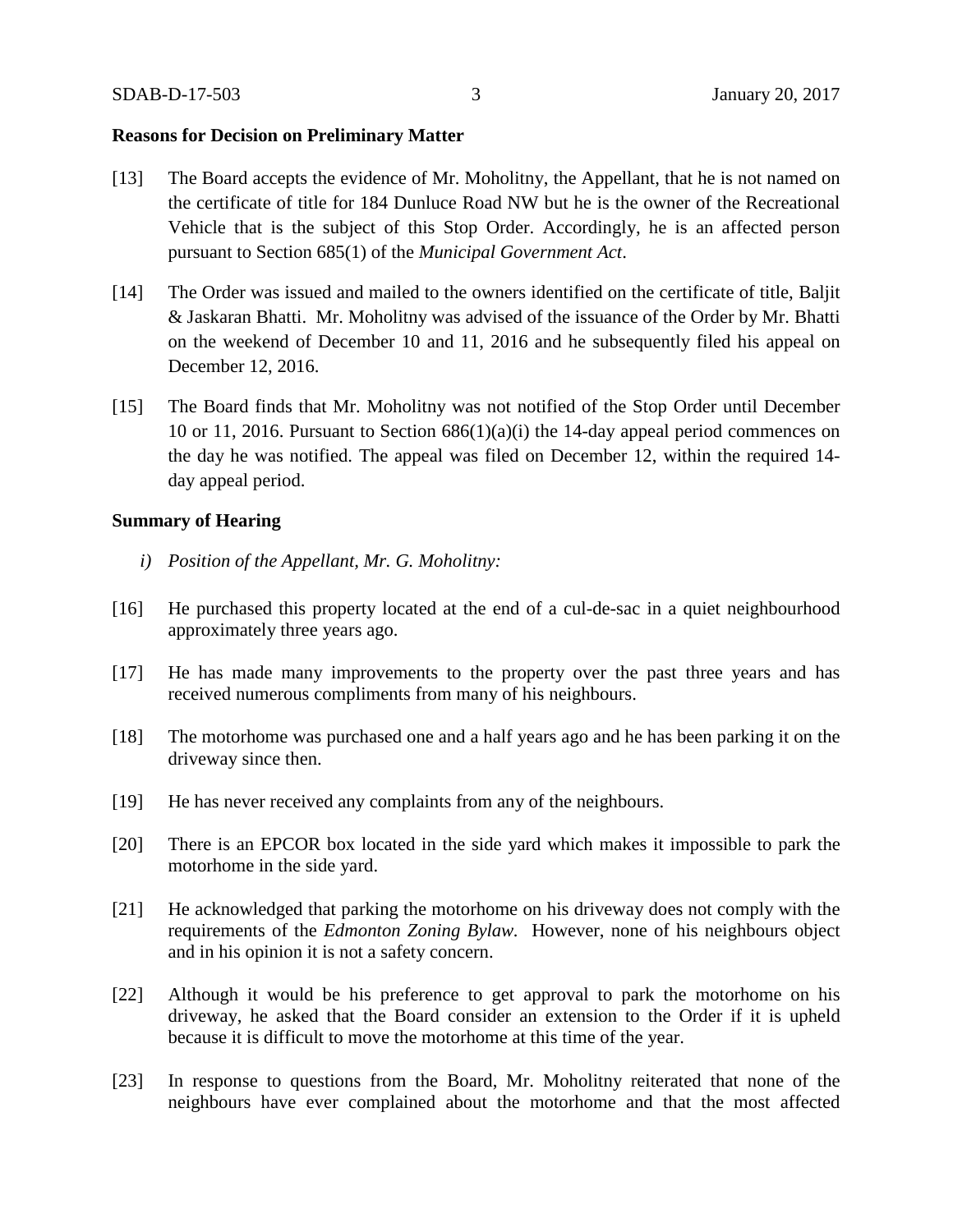property to the north is being used as a rental property. His neighbours have provided verbal support.

- [24] He referred to the aerial photo contained in the written submission from Community Standards to illustrate that there is no sidewalk at the front of his property. He acknowledged that the rear end of the motorhome does encroach into the street but that it could be parked closer to the garage door.
- [25] He has investigated several storage facilities but they are expensive and he does not have any other options for storing the motorhome at this time.
- [26] The motorhome has been parked at this location without being moved since September or October 2015.
- [27] Mr. Moholitny acknowledged that the Order was issued correctly and that he would be prepared to apply for a Development Permit to park the motorhome on his property if that is the required process.
- [28] He agreed that parking the motorhome on the driveway does have a visual impact on the neighbourhood.
	- *ii) Position of Community Standards, Ms. T. Sustrik:*
- [29] A Compliance Officer was patrolling in this neighbourhood on November 2, 2016 and observed the motorhome parked on the driveway of this property.
- [30] On November 3, 2016 it was determined that there was no Development Permit or Development Permit application on file to allow the motorhome to be parked on the driveway and that it was in violation of the regulations contained in Section 45.3 of the *Edmonton Zoning Bylaw*.
- [31] A Notice to Comply was subsequently issued to the legal owners with a compliance date of November 17, 2016.
- [32] An Officer re-attended the site on November 21, 2016 and found that the motorhome had not been removed.
- [33] The Stop Order and a ticket were issued to the legal owners named on the Land Title on November 22, 2016.
- [34] The 32-foot motorhome is parked in the Front Yard of this site abutting the curb on Dunluce Road.
- [35] When asked about the Appellant's request for a delay in enforcing the Stop Order, Ms. Sustrik acknowledged that it is inconvenient for the Appellant to move the motorhome at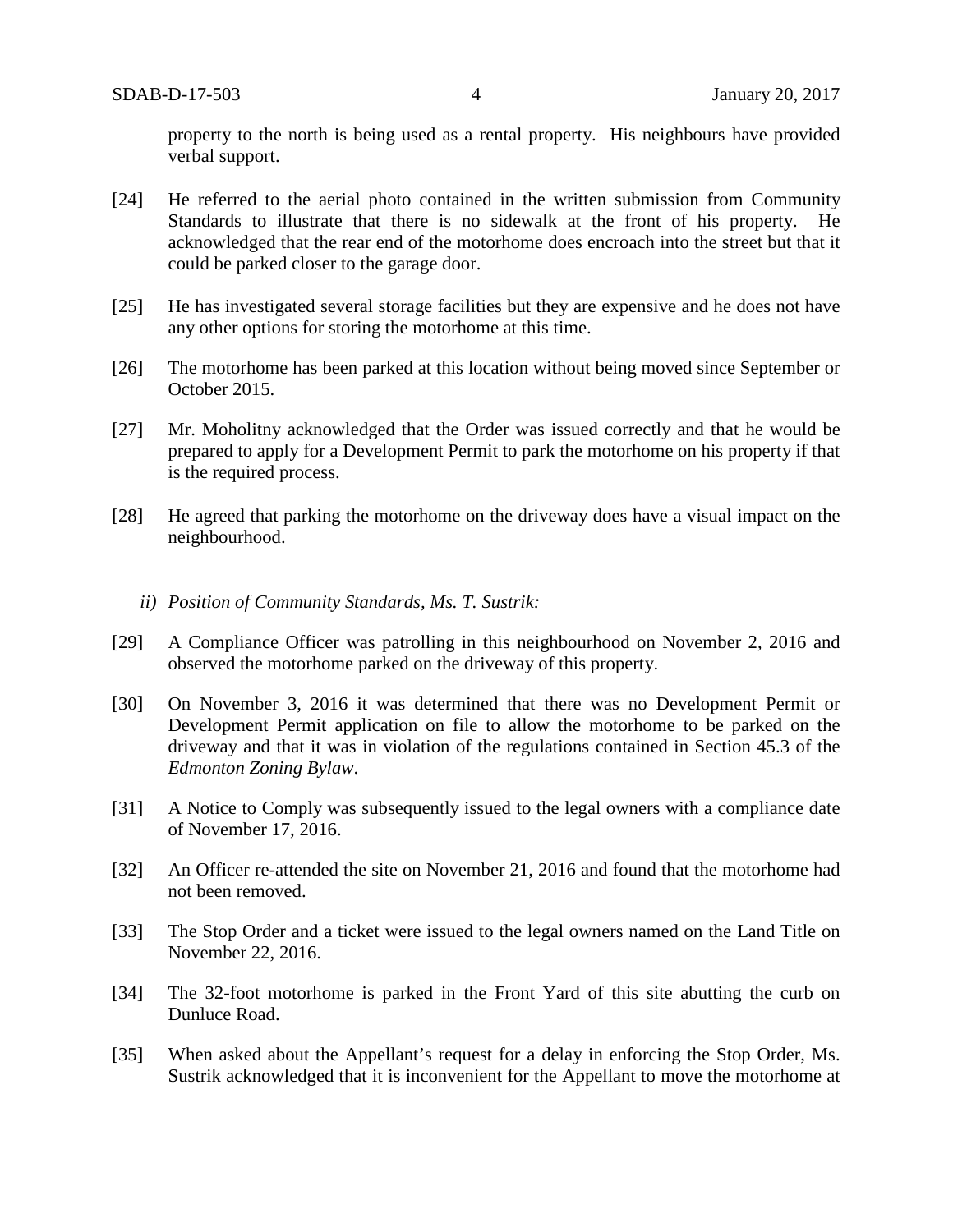this time of year. However, it was her opinion that the motorhome needs to be moved to comply with the requirements of the *Edmonton Zoning Bylaw*.

- *iii) Rebuttal of the Appellant*
- [36] Mr. Moholitny had nothing to add in rebuttal.

#### **Decision**

[37] The appeal is DENIED and the decision of the Development Authority is CONFIRMED. The Stop Order is UPHELD.

### **Reasons for Decision**

- [38] The Appellant acknowledged that parking his motorhome on the driveway does not comply with the requirements of the *Edmonton Zoning Bylaw* and that the Stop Order was issued correctly.
- [39] Based on evidence provided by the Appellant, the motorhome has been parked at this location for the last one and one-half years and has not been moved since September or October 2015.
- [40] The motorhome is parked in the Front Yard of this site which does not comply with the requirements of Section 45.3 and Section 45.4 of the *Edmonton Zoning Bylaw*.
- [41] Accordingly, the Board finds that the Stop Order was issued properly in accordance with requirements of 645 of the *Municipal Government Act* by a duly appointed official and the Appeal is denied. The Board trusts that the Development Authority will consult with the Appellant with respect to the timing and enforcement of the Stop Order.

Mr. M. Young, Presiding Officer Subdivision and Development Appeal Board

Board Members in Attendance: Mr. N. Somerville, Mr. J. Kindrake, Mr. J. Wall, Ms. D. Kronewitt Martin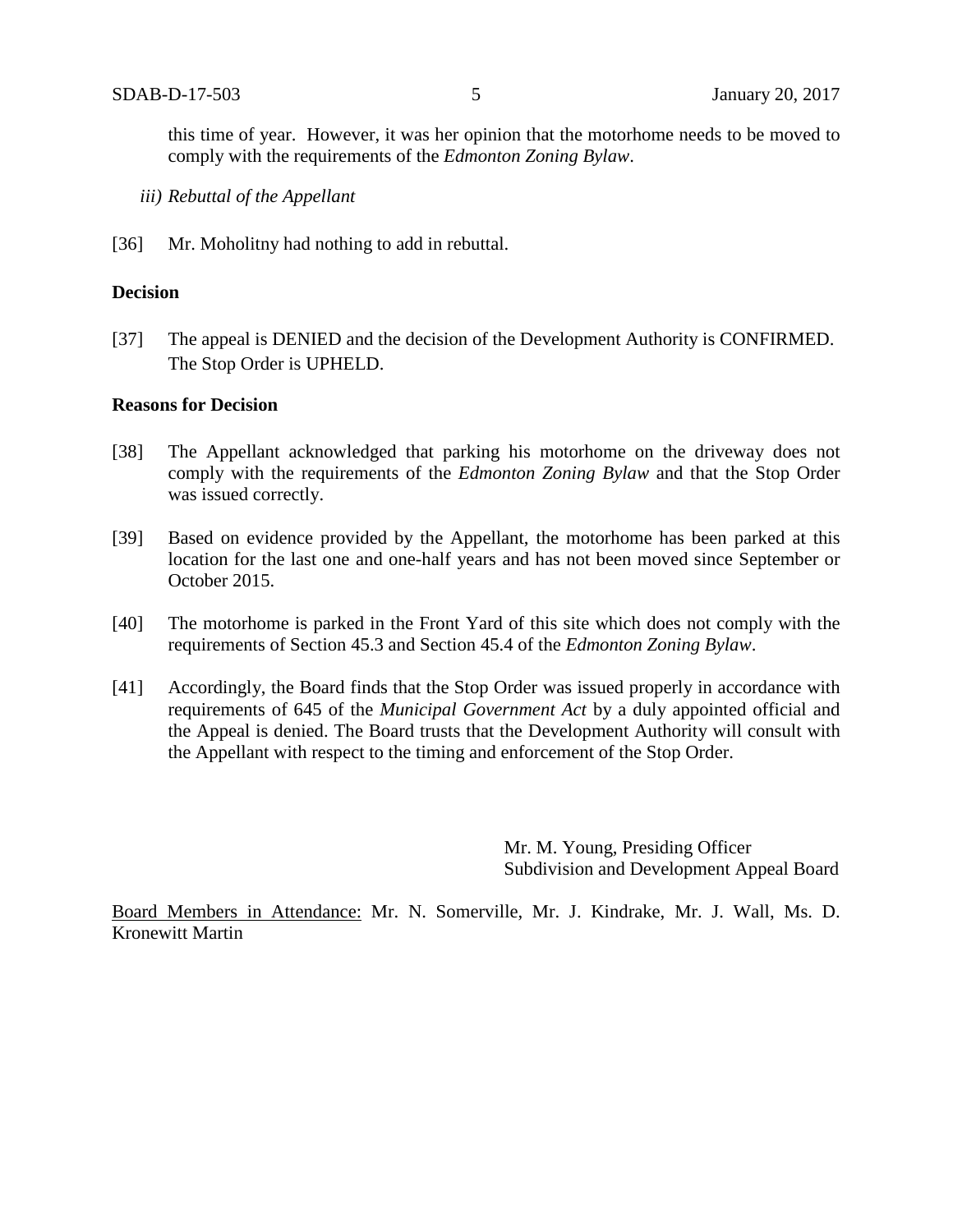### **Important Information for the Applicant/Appellant**

- 1. This decision may be appealed to the Alberta Court of Appeal on a question of law or jurisdiction under Section 688 of the *Municipal Government Act*, RSA 2000, c M-26. If the Subdivision and Development Appeal Board is served with notice of an application for leave to appeal its decision, such notice shall operate to suspend the Development Permit.
- 2. When a decision on a Stop Order appeal has been rendered by the Subdivision and Development Appeal Board, the enforcement of that decision is carried out by the Sustainable Development Department, located on the 5th Floor, 10250 – 101 Street, Edmonton.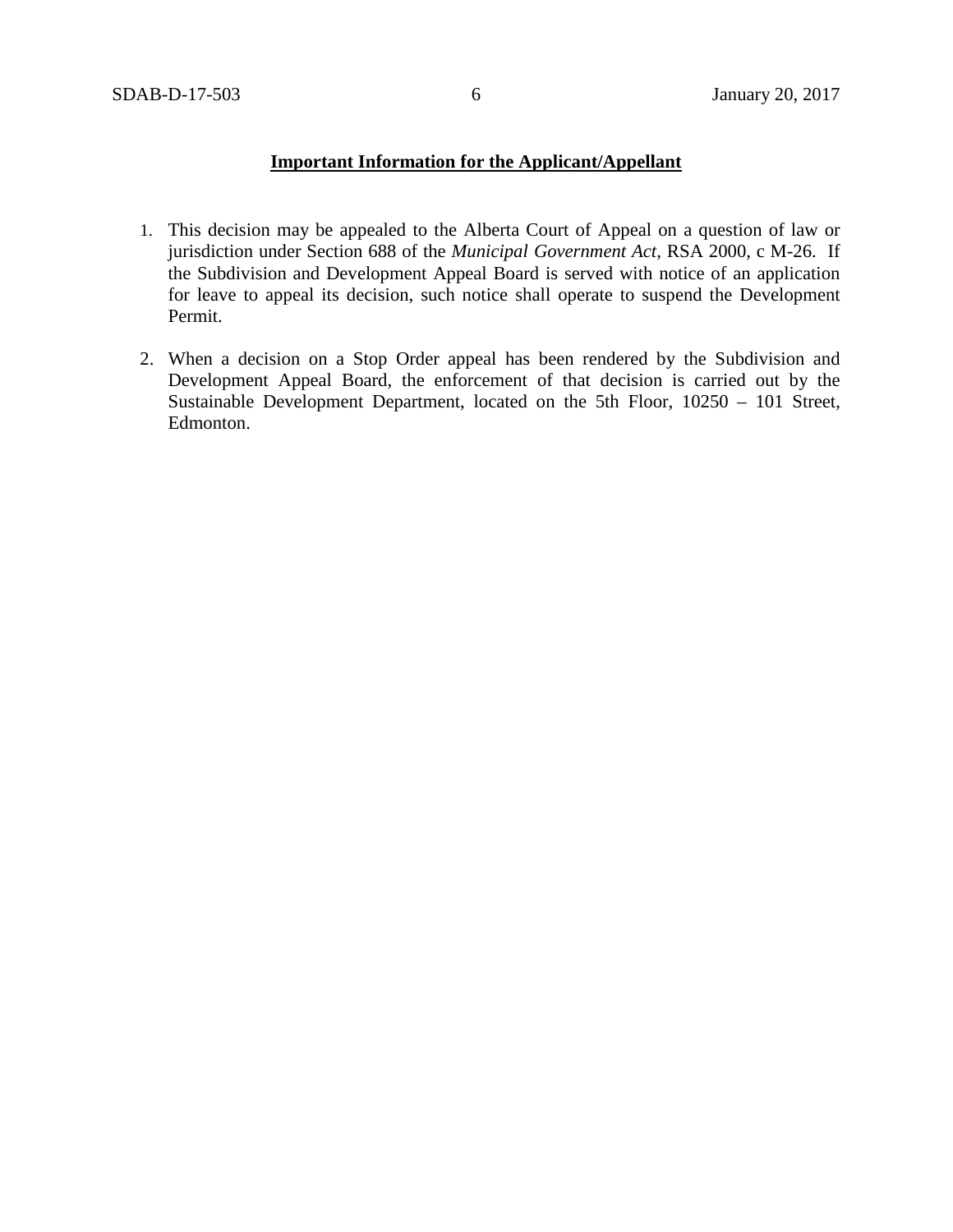

*10019 – 103 Avenue NW Edmonton, AB T5J 0G9 P: 780-496-6079 F: 780-577- 3537 [sdab@edmonton.ca](mailto:sdab@edmonton.ca) edmontonsdab.ca*

Date: January 20, 2017 Project Number: 176981065-003 File Number: SDAB-D-16-264

# **Notice of Decision**

[1] The Subdivision and Development Appeal Board (the "Board"), at a hearing on October 26, 2016, made and passed the following motion:

> "That the hearing for SDAB-D-16-264 be tabled to November 23 or 24, 2016, at the written request of the Appellant and with the verbal consent of the Development Authority."

[2] The Subdivision and Development Appeal Board, at a hearing on November 23, 2016, made and passed the following motion:

> "That the hearing for SDAB-D-16-264 be TABLED to December 7 or 8, 2016 at the verbal request of the Appellant and in agreement with the Development Officer on the condition that the Appellant provide legible elevation drawings, a site plan, and a cross-section plan to the Development Officer on or before December 1, 2016."

[3] The Subdivision and Development Appeal Board, at a hearing on December 8, 2016, made and passed the following motion:

> "The hearing for SDAB-D-16-264 be TABLED to January 4 or 5, 2017 at the verbal request of the Development Officer and the consent of the Appellant."

[4] On January 5, 2017, the Subdivision and Development Appeal Board heard an appeal that was filed on **October 3, 2016**. The appeal concerned the decision of the Development Authority, issued on September 26, 2016, to refuse the following development:

> **To construct exterior alterations to an approved Accessory Building (rear detached Garage, 7.3 metres by 6.1 metres).**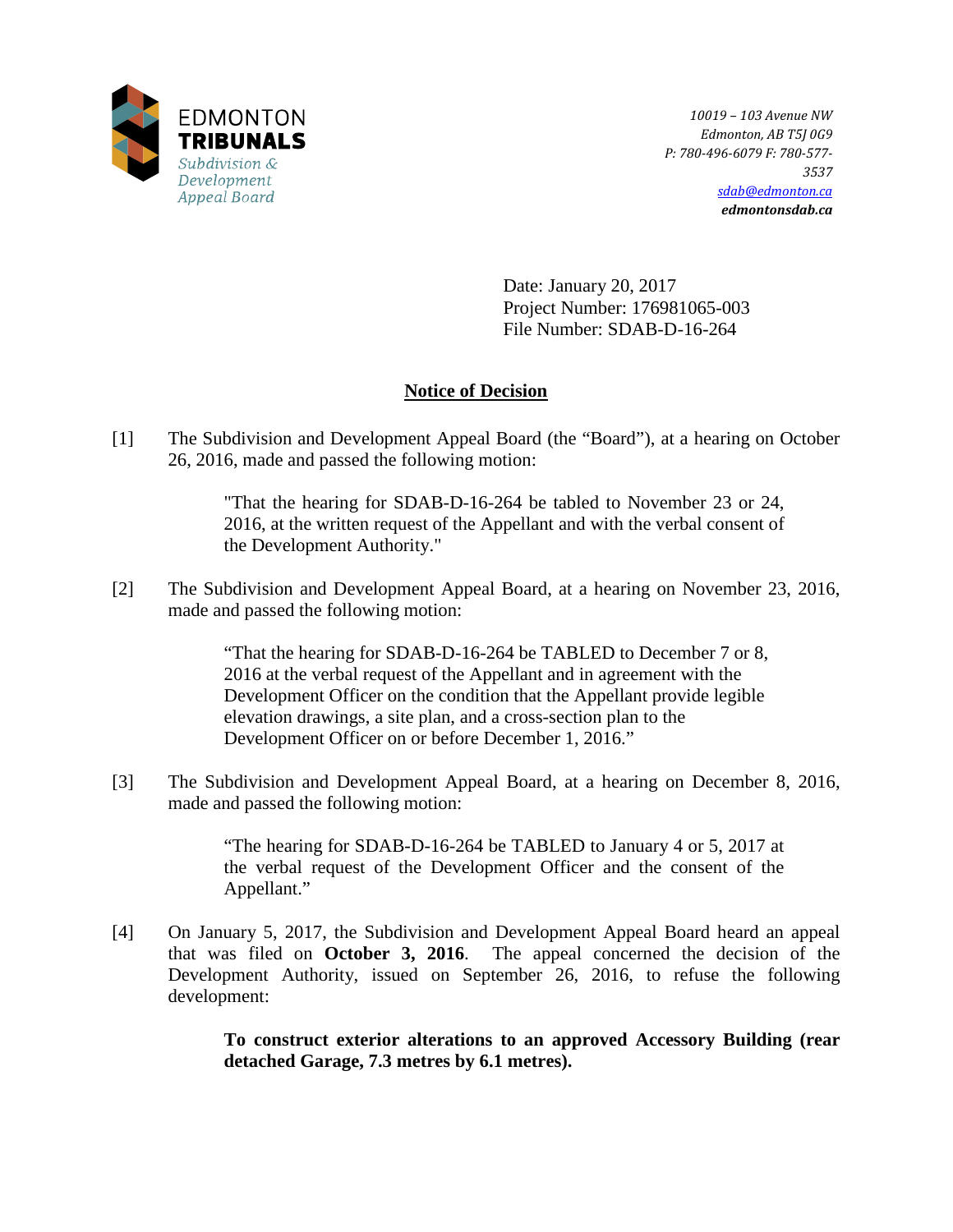- [5] The subject property is on Plan ND Blk 34 Lot 26, located at 10927 97 Street NW, within the DC1 (Area 5) Northwest McCauley Direct Development Control Provision. The Boyle Street / McCauley Area Redevelopment Plan applies to the subject property.
- [6] The following documents were received prior to the hearing and form part of the record:
	- A copy of the Boyle Street / McCauley Area Redevelopment Plan;
	- A copy of the Development Permit application with attachments and the refused Development Permit;
	- The Development Officer's written submission; and
	- An e-mail from a property owner in opposition to the proposed development.
- [7] The following exhibits were presented during the hearing and form part of the record:
	- Exhibit A Photographs of a large house and detached garage located across the rear lane that exceed the height and size regulations and information about the van used by the Appellants.

## **Preliminary Matters**

- [8] At the outset of the appeal hearing, the Presiding Officer confirmed with the parties in attendance that there was no opposition to the composition of the panel.
- [9] The Presiding Officer outlined how the hearing would be conducted, including the order of appearance of parties, and no opposition was noted.
- [10] The appeal was filed on time, in accordance with Section 686 of the *Municipal Government Act*, R.S.A 2000, c. M-26 (the "*Municipal Government Act"*).
- [11] The Presiding Officer explained to the parties that this site is zoned DC1 Direct Development Control District. City Council has taken special control of the site. The Board's authority is limited under Section 641(4)(b) of the *Municipal Government Act*, which states:

Despite section 685, if a decision with respect to a development permit application in respect of a direct control district, is made by a development authority, the appeal is limited to whether the development authority followed the directions of council, and if the subdivision and development appeal board finds that the development authority did not follow the directions it may, in accordance with the directions, substitute its decision for the development authority's decision.

[12] Parties must make submissions to the Board with regards to how the Development Officer did or did not follow the directions of Council.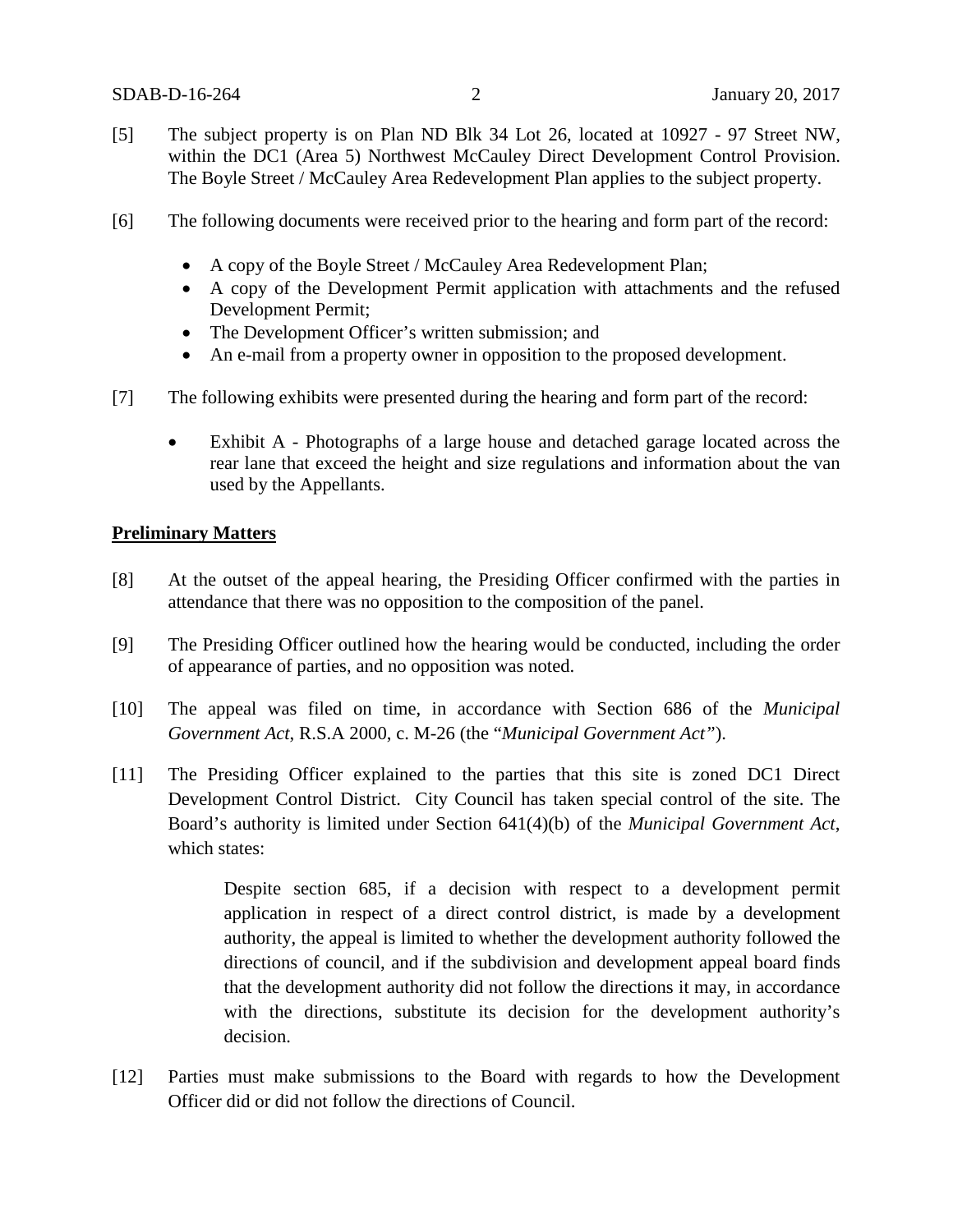#### **Summary of Hearing**

- *i) Position of the Appellant, Mr. S. Lutic, Mr. D. Lee and Mr. K. Mah:*
- [13] The Photographic Arts Society of Alberta (Camera Club) is a non-profit organization with over 100 members.
- [14] They made the application for a larger, taller garage to accommodate club activities as well as provide secure storage for an oversized van and large lighting and photographic equipment.
- [15] On-street parking is very limited in this neighbourhood and the larger garage with an 18 foot driveway will allow them to park more vehicles on site, some inside the garage and some on the driveway.
- [16] This will address the concern of the neighbour who submitted an email complaining about vehicles protruding into the rear lane and will help alleviate some of the parking problems in this neighbourhood.
- [17] There have been numerous vehicle break-ins in this area and the larger garage will provide secure indoor storage for their modified camper van, which will not fit in a smaller garage.
- [18] Mr. Lee submitted photographs of a new house and detached over-height garage that have recently been built across the rear lane from their site, marked Exhibit A.
- [19] The Presiding Officer noted that that site was located in a different Zone and may have different development regulations.
- [20] Mr. Lee noted that there is a mix of housing types and sizes located along 97 Street with smaller houses located next to three-storey apartment buildings.
- [21] The van is used for photo outings. It is currently parked outside the city on an acreage which is not always convenient for the camera club.
- [22] Their non-profit organization acquired the property three or four years ago and the principle building is used for a club house for meetings and gatherings. Photographic equipment is stored inside the detached Garage. No one resides in the existing small Single Detached House.
- [23] The camera club is comprised of mainly retirees. There are approximately 100 members and 10 to 15 members attend the site at any one time.
- [24] No changes have been made to the Single Detached House on the property and the proposed garage will be used to provide secure storage for the van and camera equipment.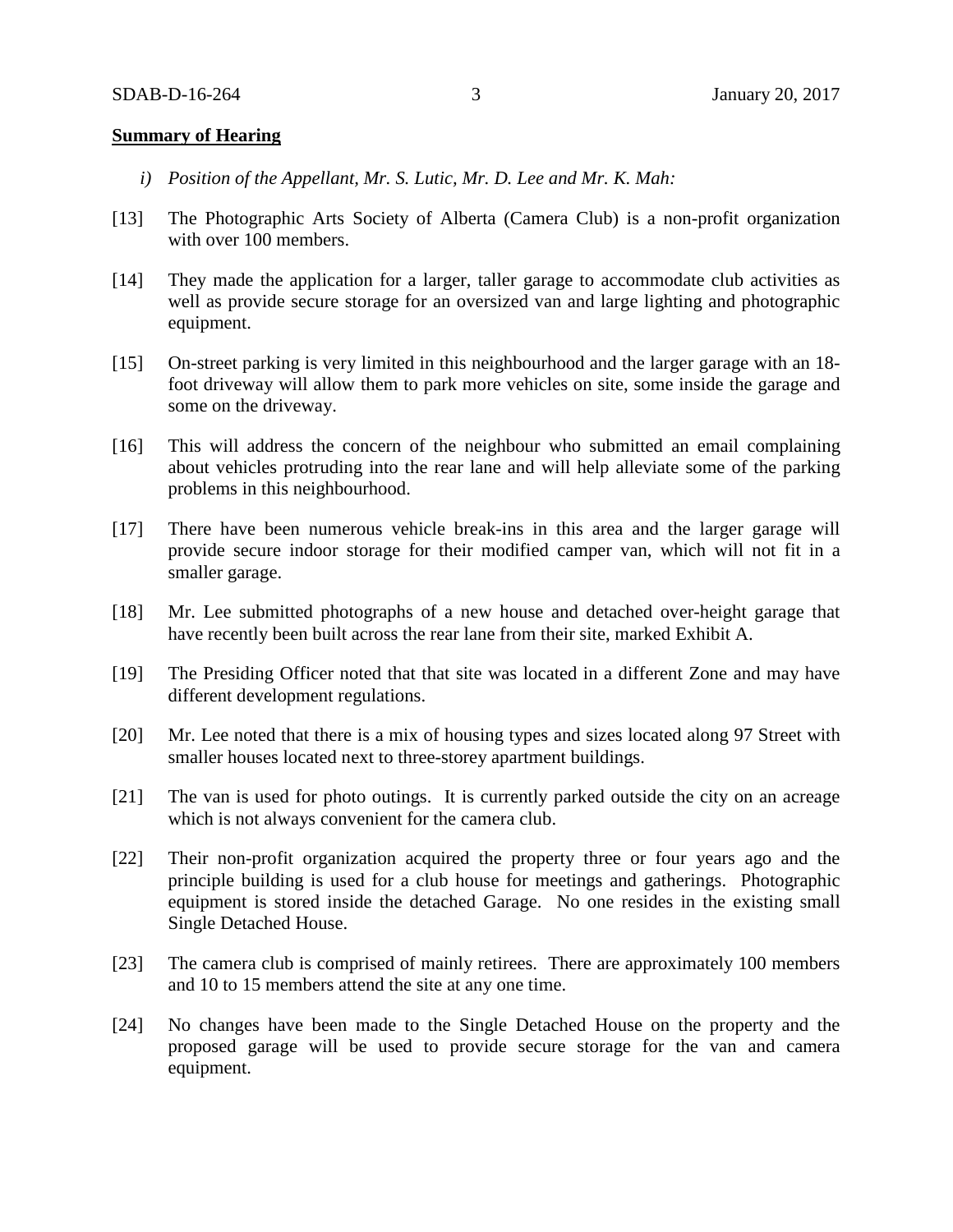- *ii)* Position of the Development Officer, Mr. B. Liang:
- [25] Section 8.4.16.4.9 of the Northwest McCauley Direct Development Control District states that a Development Officer may grant relaxations to the regulations contained in Sections 50 through 70 of the *Land Use Bylaw* and the provisions of this District, if, in his opinion, such a variance would be in keeping with the general purpose of this District.
- [26] It was his opinion that the variance required in Site Coverage promotes the conservation and rehabilitation of existing housing stock in this area and does not adversely affect the amenities, use and enjoyment of neighbouring properties.
- [27] Section 8.4.16.4.8 of the Northwest McCauley Direct Development Control District states that development in this district shall be evaluated with respect to compliance with the General Development Regulations of Sections 50 to 79 inclusive, of the *Land Use Bylaw*. The Land Use Bylaw in effect at the time of the approval of the Area Redevelopment Plan was *Land Use Bylaw 5996* and this is the Land Use Bylaw that he used in this case.
- [28] Section 61 of *Land Use Bylaw 5996* regulates Accessory Buildings.
- [29] Section 61.3.2 states that the Height of an Accessory Building shall not exceed 3.7 metres. The Height of the proposed detached Garage is 4.1 metres.
- [30] In this case, Mr. Liang believed he was bound by Section 11.6.2 of *Land Use Bylaw 5996,* which states that the Development Officer shall not vary maximum Height regulations. It was his opinion that the entire *Land Use Bylaw*, including the administrative sections, had to be used in his review.
- [31] At this point a discussion occurred regarding the method used to calculate the height of the proposed Accessory Building. Mr. Liang calculated a height of 4.1 metres by scaling the plans. A panel member calculated the height of 4.5 metres using the dimensions on the plans. In response to a question, Mr. Liang indicated that he did not confirm the roof the proposed Garage as a 5/12 pitch.
- [32] The proposed detached garage is accessory to the approved Single Detached House on this site. It was his opinion that the use of the structure for a photography club would trigger a development permit application for a change of use.
	- *iii) Rebuttal of the Appellant*
- [33] Mr. Lee advised that the submitted drawings were prepared by GMH Architects at a cost of \$400.00.
- [34] The garage will be used to park vehicles and store photographic equipment.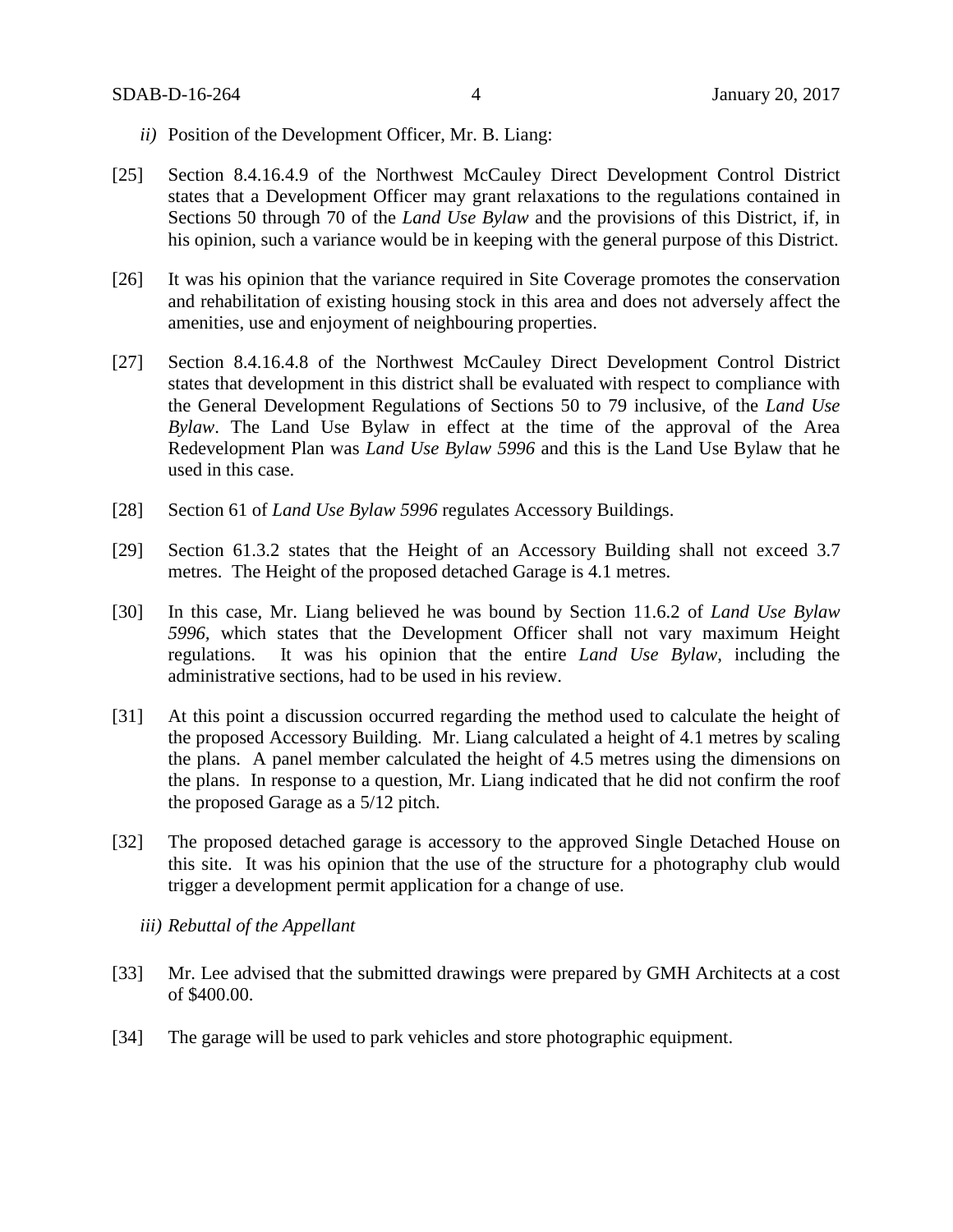### **Decision**

- [35] The appeal is ALLOWED and the decision of the Development Authority is REVOKED. The development is GRANTED as applied for to the Development Authority, subject to the following CONDITIONS:
	- 1. This approval is based on the revised plans submitted and reviewed by the Board.
	- 2. This Development Permit authorizes the development of exterior alterations to an approved Accessory building (rear detached Garage, 7.3 metres by 6.1 metres).
	- 3. The Accessory Building shall not be used as a Dwelling.
	- 4. The Accessory Building shall not exceed 4.5 metres in Height.
	- 5. Eave projections shall not exceed 0.46 metres into required Yards or Separation spaces less than 1.2 metres.
	- 6. The design and use of exterior finishing materials used on the Accessory building shall be similar to, or better than, the standard of surrounding development.
- [36] In granting the development, the following variances to *Land Use Bylaw 5996* were allowed:
	- 1. The maximum allowable Height of an Accessory Building or Structure of 3.7 metres as per Section 61.3.2 is varied to allow an excess of 0.8 metres, thereby increasing the maximum allowed to 4.5 metres.
	- 2. The maximum allowable Site Coverage of an Accessory Building or Structure of 36.79 square metres (12 percent) as per Section 61.3.3 is varied to allow an excess of 7.80 square metres, thereby increasing the maximum allowed to 44.59 square metres (14.54 percent).

## **Reasons for Decision**

- [37] This Site is in the DC1 (Area 5) Northwest McCauley Direct Control Provision, which is part of the Boyle Street McCauley Area Redevelopment Plan. Throughout these reasons, the DC1 (Area 5) Northwest McCauley Direct Control Provision will be referred to as "the DC1".
- [38] Single Detached and Duplex Housing where lawfully existing on a site in this District on the effective date of *Land Use Bylaw 5996* on the same site only, is a listed Use in the DC1. The proposed detached Garage is an Accessory building to the existing Single Detached House.
- [39] Although there was some discussion during the course of the hearing about the current use being made of the Single Detached House and whether this would require a new development permit for the house, that issue was not before the Board. The existing Single Detached House has a valid development permit. The appeal before the Board related to the Development Authority's refusal to grant a development permit for the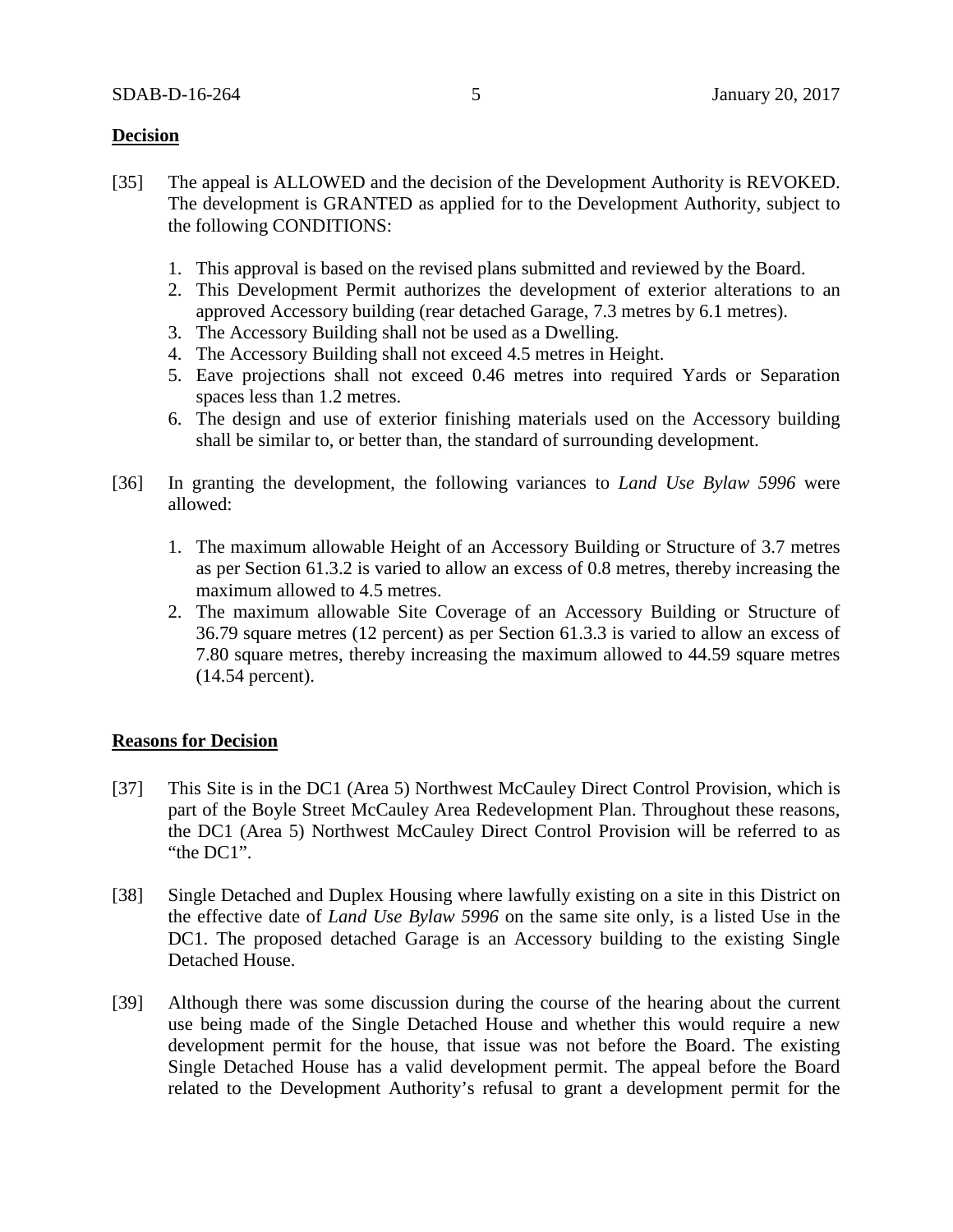proposed Accessory building. The Board accepts the Appellant's evidence that the proposed Garage will be used to park a van and to store equipment, which are uses typical for a Garage that is Accessory to a Single Detached House. Accordingly, given the unchallenged validity of the development permit for the Single Detached House, the Board has limited its review on this appeal to the refusal of the Development Authority to issue a development permit with respect to the proposed Garage.

- [40] Section 641(4)(b) of the *Municipal Government Act* states that an appeal with respect to a development permit application in respect of a Direct Control District is limited to whether the Development Authority followed the directions of council, and if the Subdivision and Development Appeal Board finds that the Development Authority did not follow the directions it may, in accordance with the directions, substitute its decision for the Development Authority's decision.
- [41] To determine the directions of Council, the Board must look to the provisions of the DC1 to determine the development criteria for the subject Site.
- [42] Section 8.4.16.4.8 of the DC1 states "development in this district shall be evaluated with respect to compliance with the General Development Regulations of Sections 50 to 79 inclusive, of the Land Use Bylaw".
- [43] Section 2.7 of the *Edmonton Zoning Bylaw,* which is the current land use bylaw*,* states that "unless there is an explicit statement to the contrary in a Direct Control District or Provision, any reference in a Direct Control District or Direct Control Provision to a land use bylaw shall be deemed to be a reference to the land use bylaw that was in effect at the time of the creation of the Direct Control District or Provision".
- [44] The Alberta Court of Appeal, in *Parkdale-Cromdale Community League Association v. Edmonton (City)*, 2007 ABCA 309, ruled that Section 2.7 of the *Edmonton Zoning Bylaw*  only applies if there is an express cross-reference in a Direct Control Bylaw passed before 2001 to a provision of a previous land use bylaw.
- [45] In this case, there is an express cross-reference in the DC1 to the previous land use bylaw, which was *Land Use Bylaw 5996*. Therefore, the provisions of *Land Use Bylaw 5996* apply to the proposed development.
- [46] Section 8.4.16.4.9 of the DC1 states that "the Development Officer may grant relaxations to the regulations contained in Sections 50 through 79 of the *Land Use Bylaw* and the provisions of the District, if, in his opinion, such a variance would be in keeping with the General Purpose of this District and would not adversely affect the amenities, use and enjoyment of neighbouring properties."
- [47] The Development Officer used this variance power when considering Section 61.3.3 of *Land Use Bylaw* 5996 and determined that it would be acceptable to grant the required relaxation in the maximum allowable Site Coverage for the proposed Accessory building.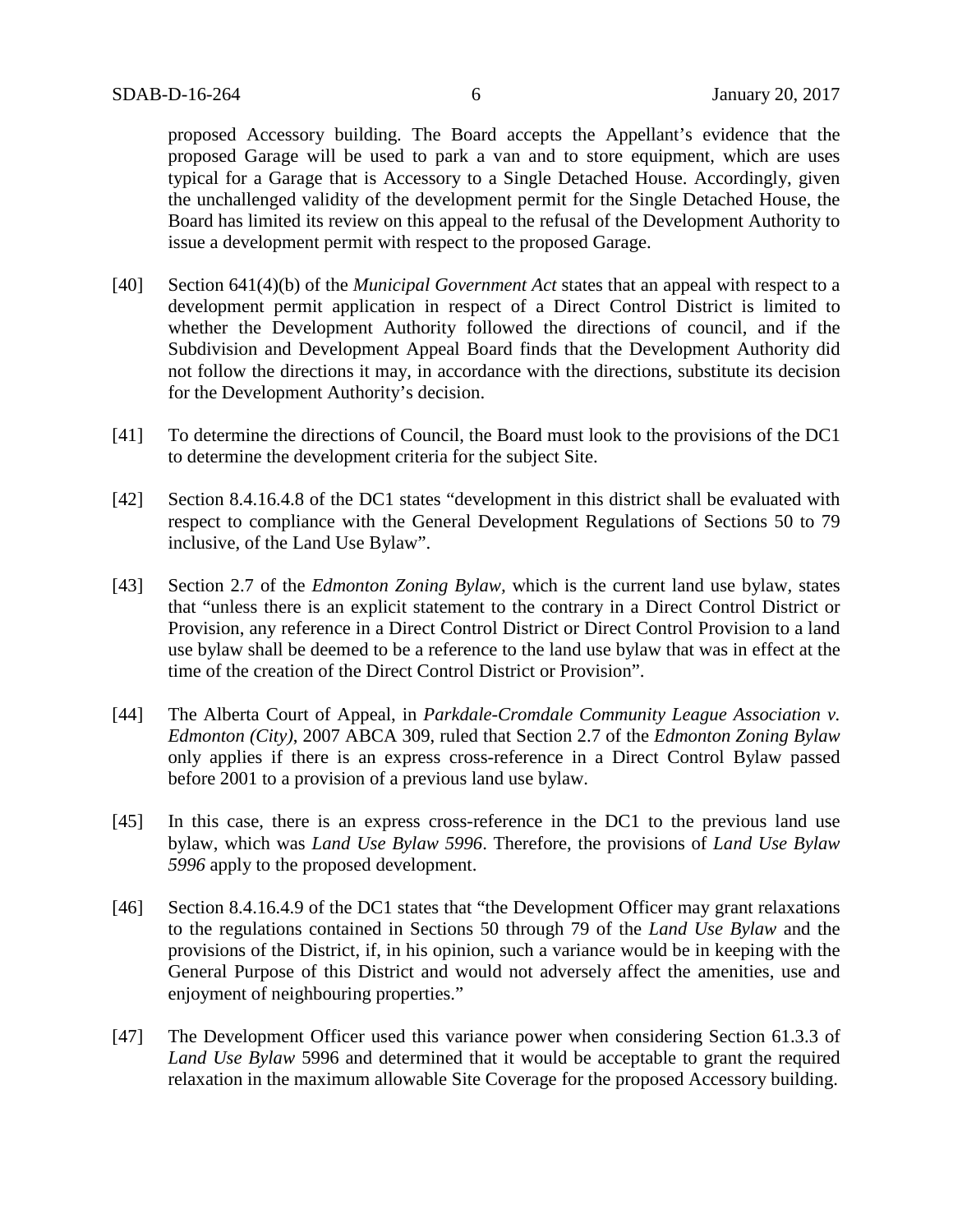- [48] However, it was his opinion that Section 8.4.16.4.9 did not give him the discretion to vary the requirements of Section 61.3.2 and grant a relaxation in the maximum allowable Height for the proposed Accessory building. It was his opinion that Section 11 of *Land Use Bylaw 5996,* which states that a Development Officer cannot vary the maximum allowable Height, prohibited him from granting the required relaxation.
- [49] The Board finds that Section 8.4.16.4.9 does, in fact, give the Development Officer the discretion to consider granting a relaxation to the maximum allowable Height, notwithstanding the general prohibition in Section 11. The specific authority in Section 8.4.16.4.9 of the DC1 to grant relaxations with respect to the regulations in Section 61, including those governing Height, overrides the general prohibition against granting variances to Height in situations not governed by the DC1.
- [50] Accordingly, the Board finds that the Development Officer did not follow the directions of Council because he failed to consider whether it would be appropriate to grant a relaxation with respect to maximum allowable Height.
- [51] Council's directions, as contained in Section 8.4.16.4.9 of the DC1, are that relaxations may be granted if, in the opinion of the Development Officer, such a variance would be in keeping with the General Purpose of the District and would not adversely affect the amenities, use and enjoyment of neighbouring properties.
- [52] Section 8.4.16.2 of the DC1 states that the Rationale of the District is "To provide for a District which will promote the conservation and rehabilitation of the existing housing stock until this area is redeveloped for low intensity business uses in order to achieve the intent of Section 7.2.3 of this Plan."
- [53] With respect to the size of the variance required with respect to the Height of the proposed garage, the Board's determination is different from that of the Development Officer. The Development Officer determined the Height of the proposed Garage by scaling the plans and assuming that the pitch of the roof was 5/12 as indicated on the plans. However, the actual pitch of the roof as shown on the plans is not 5/12, which means that using a scale to determine Height is not appropriate. The Board determined the Height to the mid-point of the roof by using the dimensions indicated on the plans. The Board has determined that the Height of the proposed Accessory building is 4.5 metres, meaning it would require a variance of 0.8 metres.
- [54] The Board is of the view that granting a 0.8 metre variance with respect to maximum Height is in keeping with the General Purpose of the District in that it will promote conservation and rehabilitation of the existing housing stock until this area is redeveloped for low intensity business uses.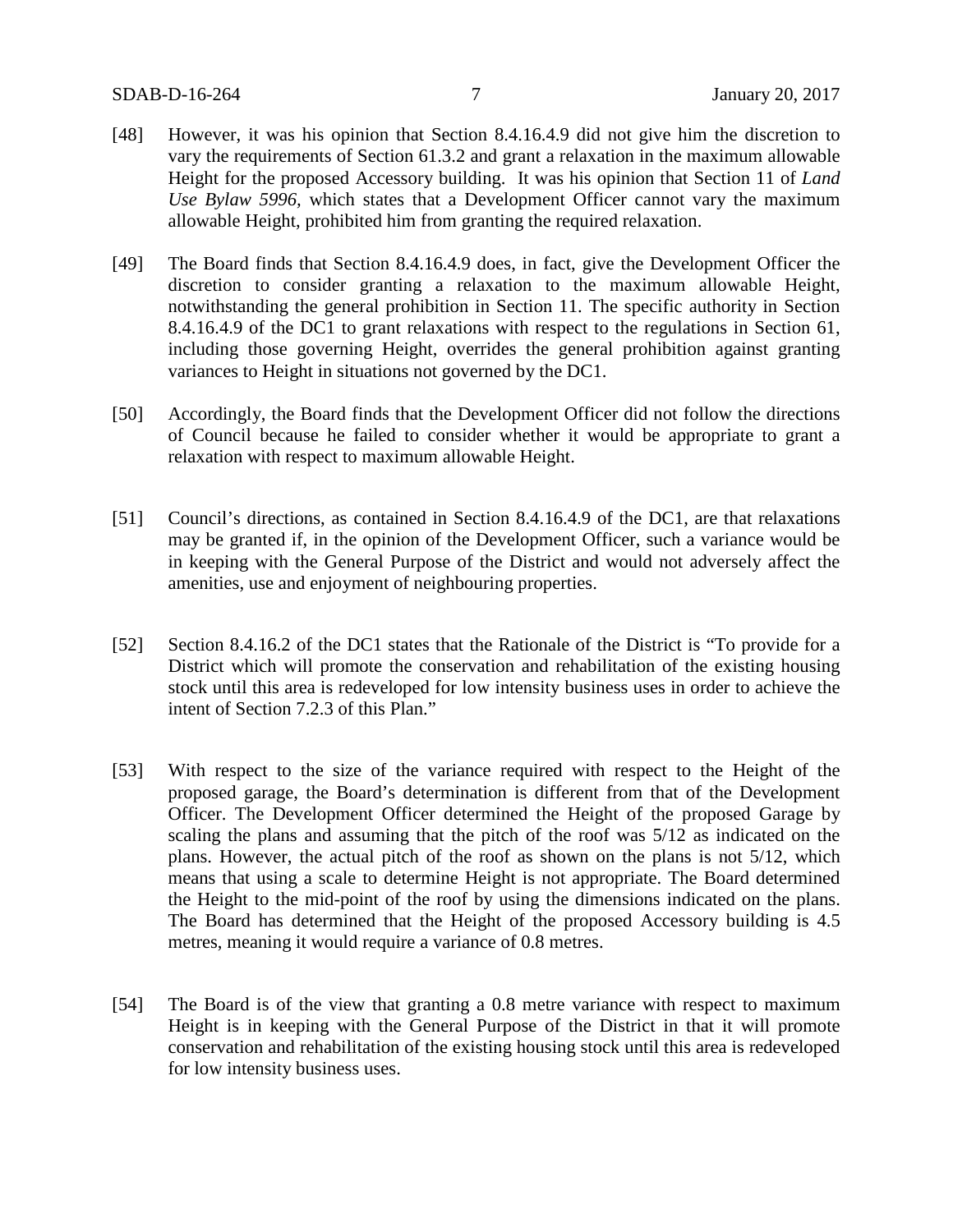- [55] Further, the Board is of the opinion that the variance in maximum Height will not adversely affect the amenities, use and enjoyment of neighbouring properties. The proposed Garage is appropriately set back from the interior side lot line and is roughly adjacent to the neighbouring detached Garage. It is also set further back from the flanking side lot line than the Single Detached House. This means that the massing effect resulting from the increased Height will be minimized.
- [56] The Board also notes that the *Edmonton Zoning Bylaw* was amended in March 2008 to increase the Accessory building height regulation from 3.7 metres to 4.3 metres in order to provide additional general storage space in detached garages to accommodate oversized vehicles, Major Home Based Businesses and other uses. Under this regulation, a variance of only 0.2 metres would be required.
- [57] With respect to the relaxation required to Section 61.3.3 of *Land Use Bylaw* 5996 regarding maximum Site coverage of Accessory buildings, the relaxation required is 2.5 percent, from 12 percent to 14.54 percent, a variance of 7.80 square metres, thereby increasing the maximum allowed Site Coverage of the Accessory building to 44.59 square metres.
- [58] The Board finds that this variance is in keeping with the General Purpose of the District in that it will promote conservation and rehabilitation of the existing housing stock until this area is redeveloped for low intensity business uses.
- [59] As well, the Board is of the opinion that this variance will not adversely affect the amenities, use and enjoyment of neighbouring properties. The increase in Site coverage does not create any issues with respect to Amenity Area, total Site Coverage or Setbacks. Further, the location of the proposed Garage allows for a larger Driveway. This will address the concern of the only affected neighbour who voiced an objection to the proposed development. He was concerned that vehicles parked on the Driveway impeded travel in the lane.
- [60] For all of the above reasons, the appeal is allowed and the development permit is issued with the conditions noted.

Mr. M. Young, Presiding Officer Subdivision and Development Appeal Board

Board Members in Attendance:Mr. N. Somerville; Mr. J. Kindrake; Mr. J. Wall, Ms. D. Kronewitt Martin